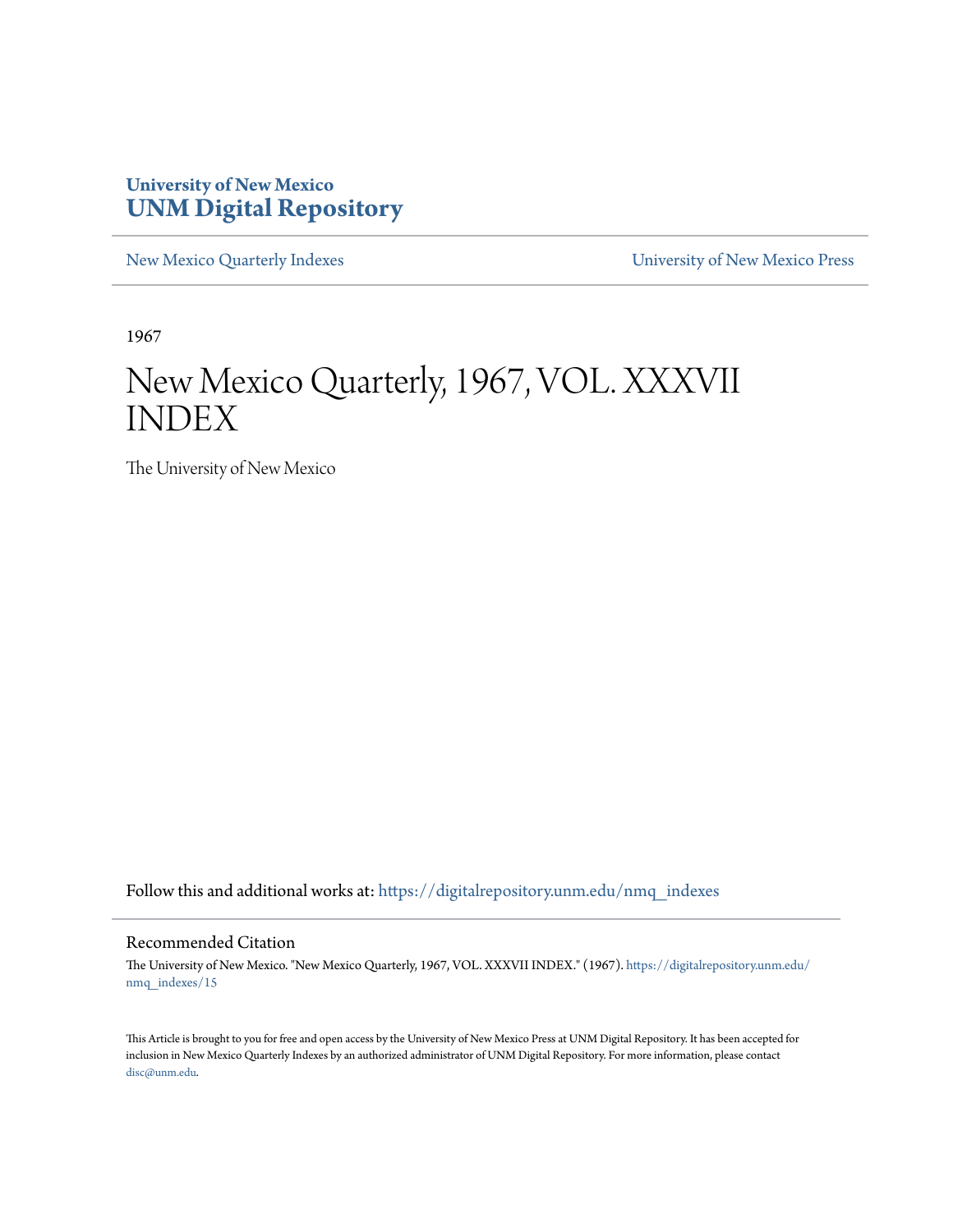## CURRENT PERIODICAL SERIES

### 37 VOLUME:

TITLE:

## Spring 1967-Winter 1968 DATE:

Notice: This periodical may be copyrighted, in which case the contents remain the property of the copyright owner. The microfilm edition is reproduced by agreement with the publisher. Extensive duplication or resale without permission is prohibited,

University Microfilms, A Xerox Company, Ann Arbor, Michigan

# **PUBLICATION NO:**

 $1 - 4$ 

216

## NEW MEXICO QUARTERLY

## **ISSUES:**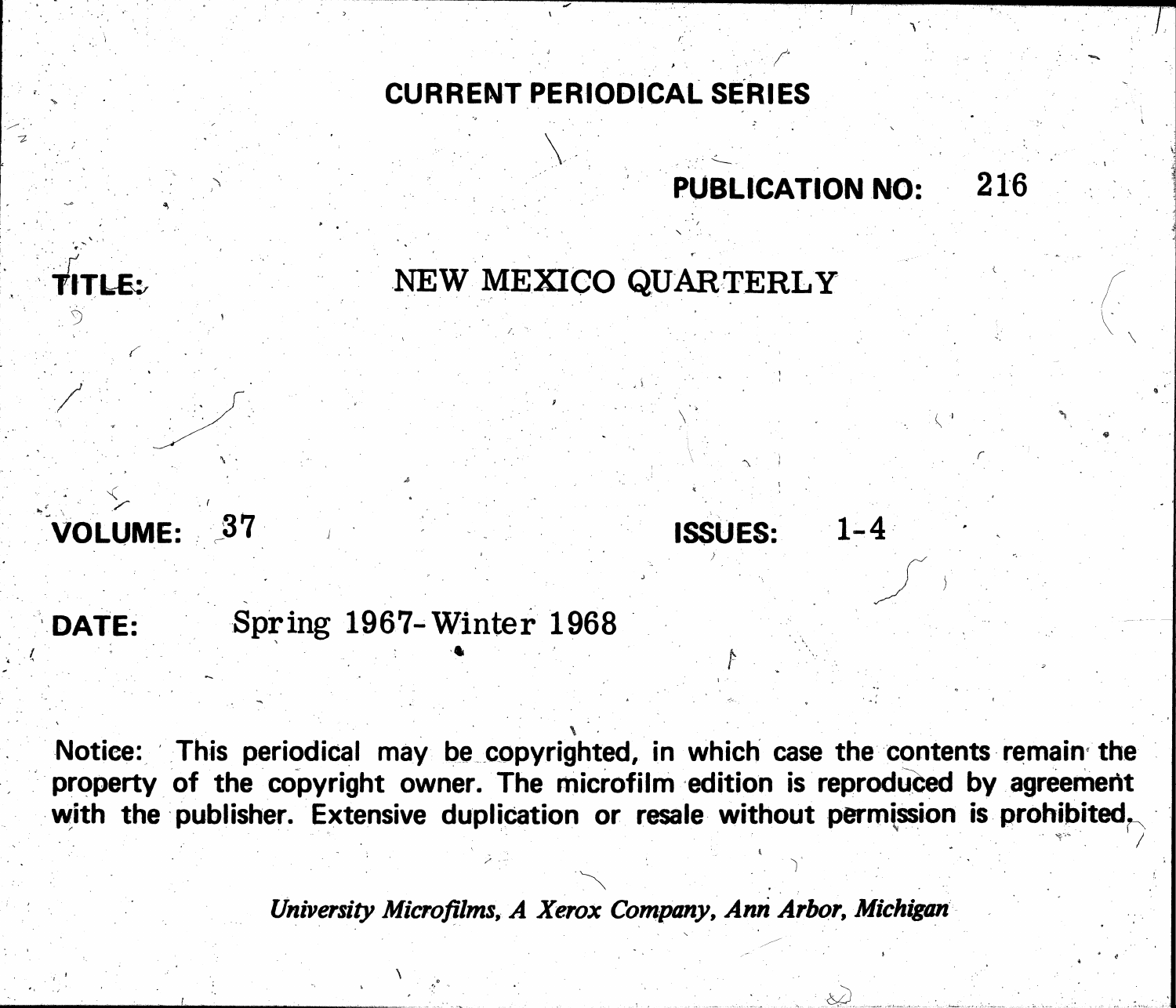### INDEX TO VOLUME XXXVII

### ARTICLES

Adams, Clinton, Art among the Letter Writers, 377; biog. 397

Allen, John Houghton, Gen'l Wm. Walker, 211; biog. 231

Allen, John Houghton, Solano Lopez, 33; biog. 41

Boskin, Joseph, Violence in the Ghettos: A Consensus of Attitudes, 317; biog. 397

- Eastlake, William, The Message, 368; biog. 397
- Frank, Joseph, Overture for Violence, 293; biog. 397
- Freedman, Morris, Violence in the Modern Theater: Notes on the New Senecanism, 386; biog. 397
- Hamilton, William, Obscenity, Protest and War, 363; biog. 398
- Hillerman, Tony, Las Trampas, 20; biog. 32
- Kaufmann, R. J., The Knowledge of Violence,  $302$ ; biog.  $398$
- Marmor, Judd, Psychosocial Aspects of Urban Violence, 335; biog. 398
- Myers, Francis M., Toward a Theory of the Humanities, 5; biog. 13
- Nabokov, Peter, Reflections on the Alianza, 343; biog. 398
- Newman, Stanley, Relativism in Language and Culture. Fourteenth Annual UNM Research Lecture, 196; biog. 196
- Scott, Winfield Townley, The House Next Door, 258; biog. 275
- Springer, George P., Prague Revisited, 68; biog. 79
- Weismann, Donald L., Violence and the Creative Act, 372; biog. 398
- Wiegand, William, The Non-Fiction Novel, 243; biog. 257

FICTION

- Casper, Linda T., The Transparent Sun, 281; biog. 288
- Connell, Evan S., Jr., Puig's Wife, 129; biog. 156
- Freedman, Morris, The Earring, 14; biog. 19
- Froscher, Wingate, A Letter from Nueva York, 59; biog. 67
- Hillerman, Tony, The Replacement, 276; biog. 280
- Logan, Louis Dell, Alligator's Hopes in a Tadpole Town, 112; biog. 128
- Loomis, Edward, Three Love Stories, 177; biog. 191

Mayer, Tom, Dead Dog, 357; biog. 398

- Momaday, N. Scott, Two Sketches from House Made of Dawn, 101; biog. 111
- Steele, Max, A Caracole in Paris, 157; biog. 176
- Weismann, Donald L., If You Live Long Enough, 54; biog. 58

#### POETRY

Adler, Lucile, Bus Stop at Delgado Street, 42; Orphan, 43; The Sandias, 44; biog. 53

- Allen, John A., Not an Elegy, 235; biog. 242
- Childs, Barney, B47s Shooting Landings, Tucson, 49; biog. 53